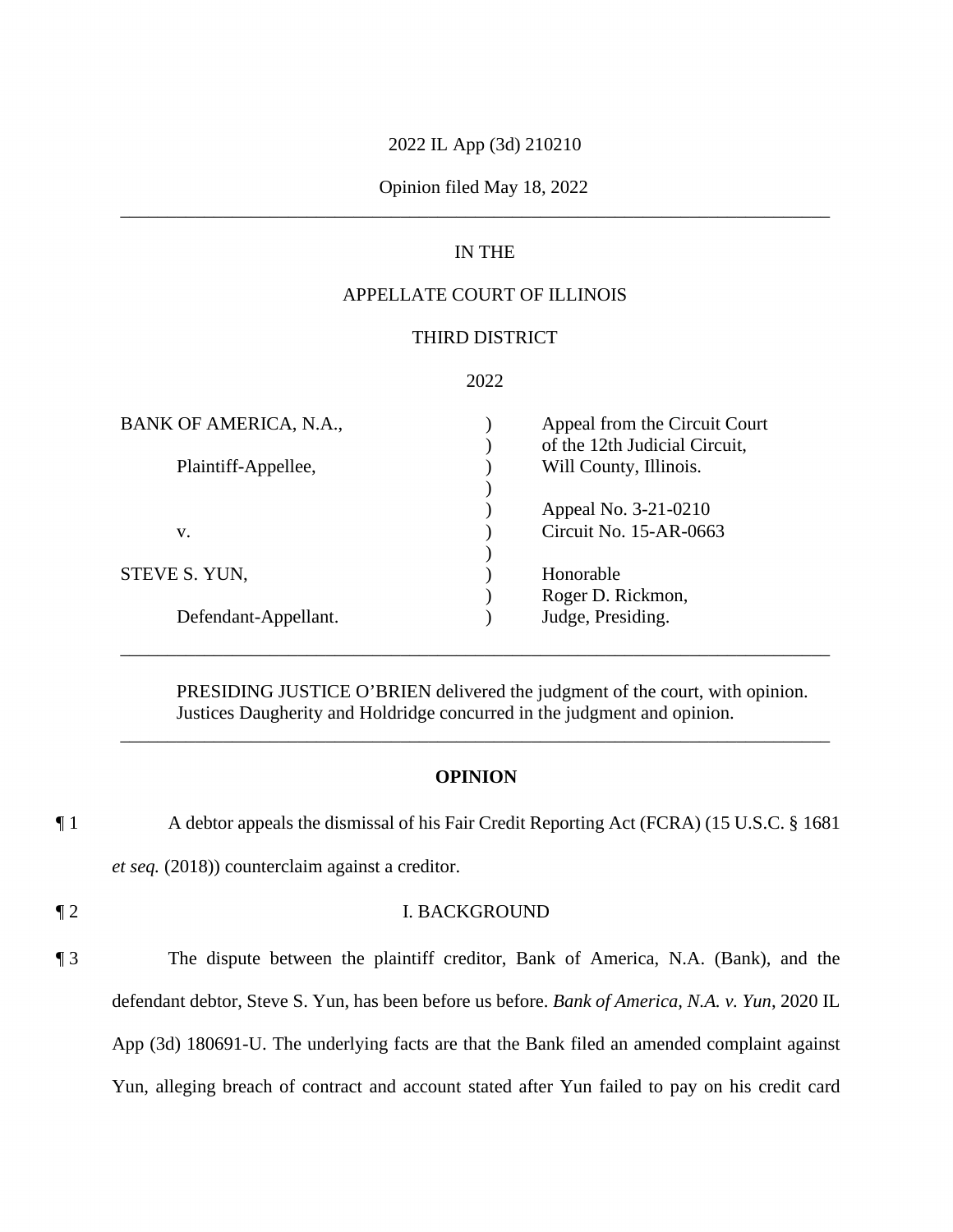of Civil Procedure (Code) (735 ILCS 5/2-619 (West 2018)), arguing that the counterclaims were account with the Bank. Yun answered the amended complaint, asserting various affirmative defenses and counterclaims against the Bank, including claims that the Bank violated the federal Truth in Lending Act (TILA) (15 U.S.C. § 1601 *et seq.* (2018)) and the federal FCRA (15 U.S.C. § 1681 *et seq.* (2018)). The Bank filed motions to dismiss pursuant to section 2-619 of the Code time-barred by the applicable statutes of limitations. The trial court granted the motions, and the Bank orally moved to voluntarily dismiss all of its claims against Yun. On appeal, we affirmed the dismissal of Yun's TILA-based counterclaims, reversed the dismissal of Yun's FCRA-based counterclaim, and remanded the action for further proceedings on the FCRA counterclaim.

- a motion to dismiss the FCRA counterclaim on the basis that it failed as a matter of law because ¶ 4 On remand, Yun filed a motion to amend his FCRA counterclaim to include a prayer for punitive damages. That motion was denied without prejudice on January 25, 2021. The Bank filed Yun did not present any evidence that the Bank ever received a dispute from TransUnion in 2014. Yun then filed a motion for civil contempt and a motion to dismiss the Bank's motion to dismiss. The trial court denied Yun's motions and then granted the Bank's motion to dismiss the FCRA counterclaim with prejudice. Yun appealed the January 25, 2021, order denying leave to amend, the April 12, 2021, order denying his motion for civil contempt and to dismiss the motion to dismiss, and the April 19, 2021, order granting the Bank's motion to dismiss.
- 

## ¶ 5 II. ANALYSIS

¶ 6 Yun argues that the trial court erred in granting the Bank's motion to dismiss his FCRA counterclaim because the Bank did not provide any admissible affirmative matter to negate the counterclaim. The Bank argues that Yun's sole remaining claim, based on the FCRA, failed as a matter of law.

2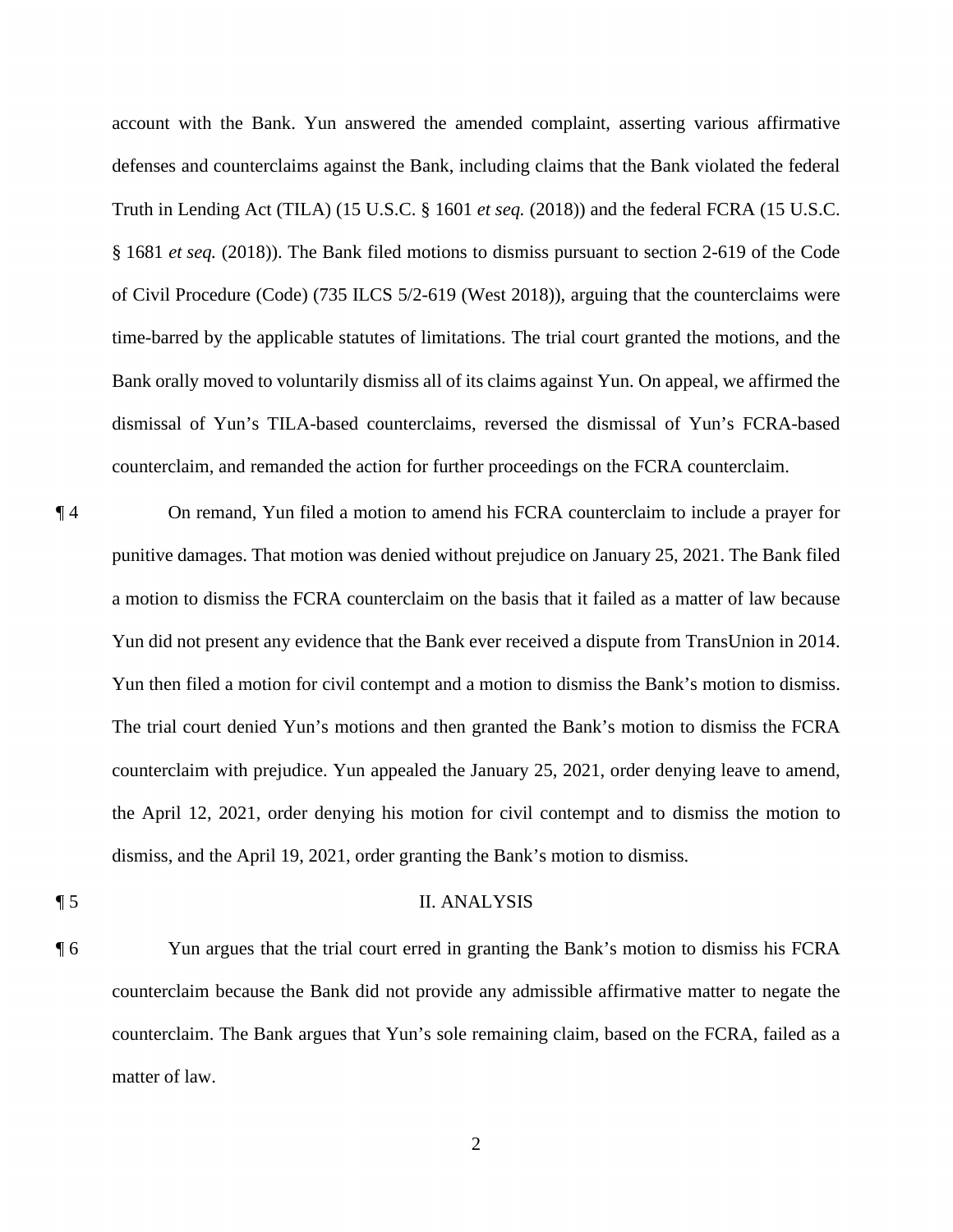¶ 7 Section 2-619 of the Code allows a litigant to obtain an involuntary dismissal of an action or claim based upon certain defects or defenses. See 735 ILCS 5/2-619 (West 2018); *Van Meter v. Darien Park District*, 207 Ill. 2d 359, 367 (2003). In a proceeding pursuant to section 2-619(a)(9) of the Code, the moving party admits the legal sufficiency of the complaint but asserts an affirmative defense or other matter to defeat the nonmoving party's claim. 735 ILCS 5/2-619(a)(9) (West 2018); *Van Meter*, 207 Ill. 2d at 367. In ruling on such a motion, the trial court must construe all the pleadings and supporting documents in the light most favorable to the nonmoving party, accept all well-pled facts as true, and draw whatever inferences may be reasonably drawn in favor of the plaintiff. *Doe v. University of Chicago Medical Center*, 2015 IL App (1st) 133735 ¶ 35. We review *de novo* a dismissal pursuant to section 2-619 of the Code. *Van Meter*, 207 Ill. 2d at 368.

 ¶ 8 Under the FCRA, when a consumer directly notifies a consumer credit reporting agency furnished information to the agency about the consumer, the agency is required to notify the (CRA) of alleged errors in the consumer's credit report relative to a particular party that has furnishing party of the dispute notice, and the furnishing party must investigate the matter and respond to the agency within 45 days. See 15 U.S.C. §§ 1681i(a), 1681s-2(b) (2018). Failure to comply with the requirements of the FCRA may subject a furnishing party to civil liability for actual damages, costs, attorney fees, and, in some cases, punitive damages. See 15 U.S.C. §§ 1681n, 1681o (2018). Under section 1681s-2 of the FCRA, the duty to investigate does not arise until after a CRA notifies the creditor of a dispute. *Fishback v. HSBC Retail Services Inc.*, 944 F. Supp. 2d 1098, 1108 (D.N.M. 2013).

¶ 9 Yun alleged in his FCRA counterclaim that in September 2014 he notified a CRA (TransUnion) of the Bank's alleged billing errors, the Bank failed to correct those errors, and the Bank issued allegedly erroneous negative credit reports based on those errors. In moving to dismiss

3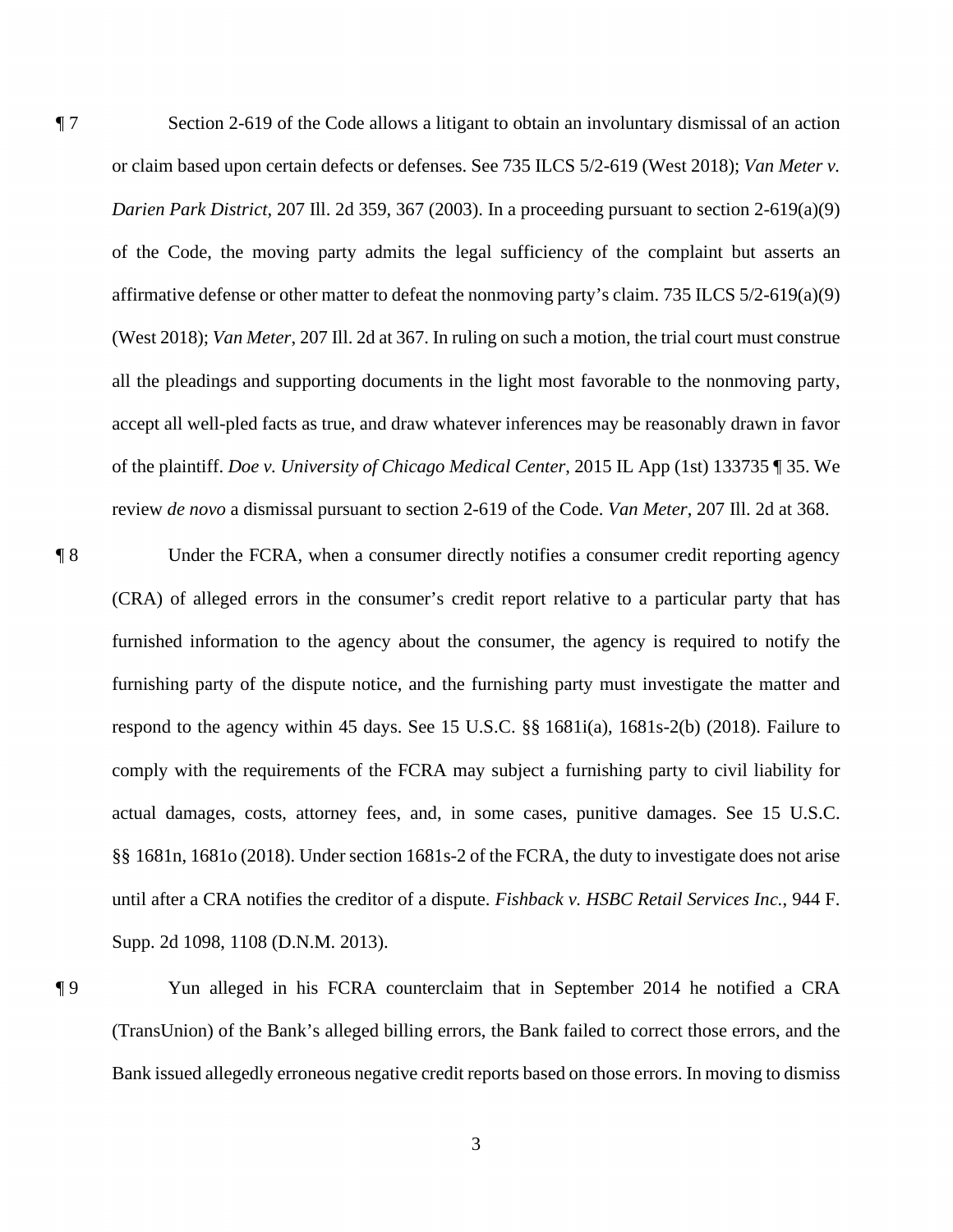September or October 2014. Yun argues that the declaration was insufficient because it was not an affidavit and also that the declaration did not provide any affirmative matter. pursuant to section 2-619(a)(9) of the Code, the Bank submitted the declaration of Tom Jordan, the assistant vice president and the Bank's operations consultant in the legal order and case resolution operations group. Jordan declared that the Bank did not have a record of receiving any automatic consumer dispute verifications (ACDVs) regarding Yun's account from any CRA in

 counterclaim, or defense is based; \*\*\* and shall affirmatively show that the affiant, if sworn as a ¶ 10 We find that the declaration was sufficient in form since the information was based upon Jordan's personal knowledge and a search of the Bank's records and the declaration was made under penalty of perjury. See Ill. S. Ct. R. 191 (eff. Jan. 4, 2013) ("shall be made on the personal knowledge of the affiants; shall set forth with particularity the facts upon which the claim, witness, can testify competently thereto"); see also 735 ILCS 5/1-109 (West 2018) ("Unless otherwise expressly provided by rule of the Supreme Court, whenever in this Code any \*\*\* affidavit, return or proof of service, or other document or pleading filed in any court of this State is required or permitted to be verified, or made, sworn to or verified under oath, such requirement or permission is hereby defined to include a certification of such pleading, affidavit or other document under penalty of perjury as provided in this Section.").

 to section 2-619 of the Code, we find that the substance was not "affirmative matter" but rather ¶ 11 While the form of the declaration was sufficient in support of a motion to dismiss pursuant "evidence that refutes a well-pleaded fact of the complaint." *Griffin v. Universal Casualty Co.*, 274 Ill. App. 3d 1056, 1063 (1995) (citing *Chicago Title & Trust Co. v. Weiss*, 238 Ill. App. 3d 921 (1992)). Since the declaration denied a substantial allegation of the counterclaim, it simply identified a factual matter that was not appropriate for a motion to dismiss pursuant to section 2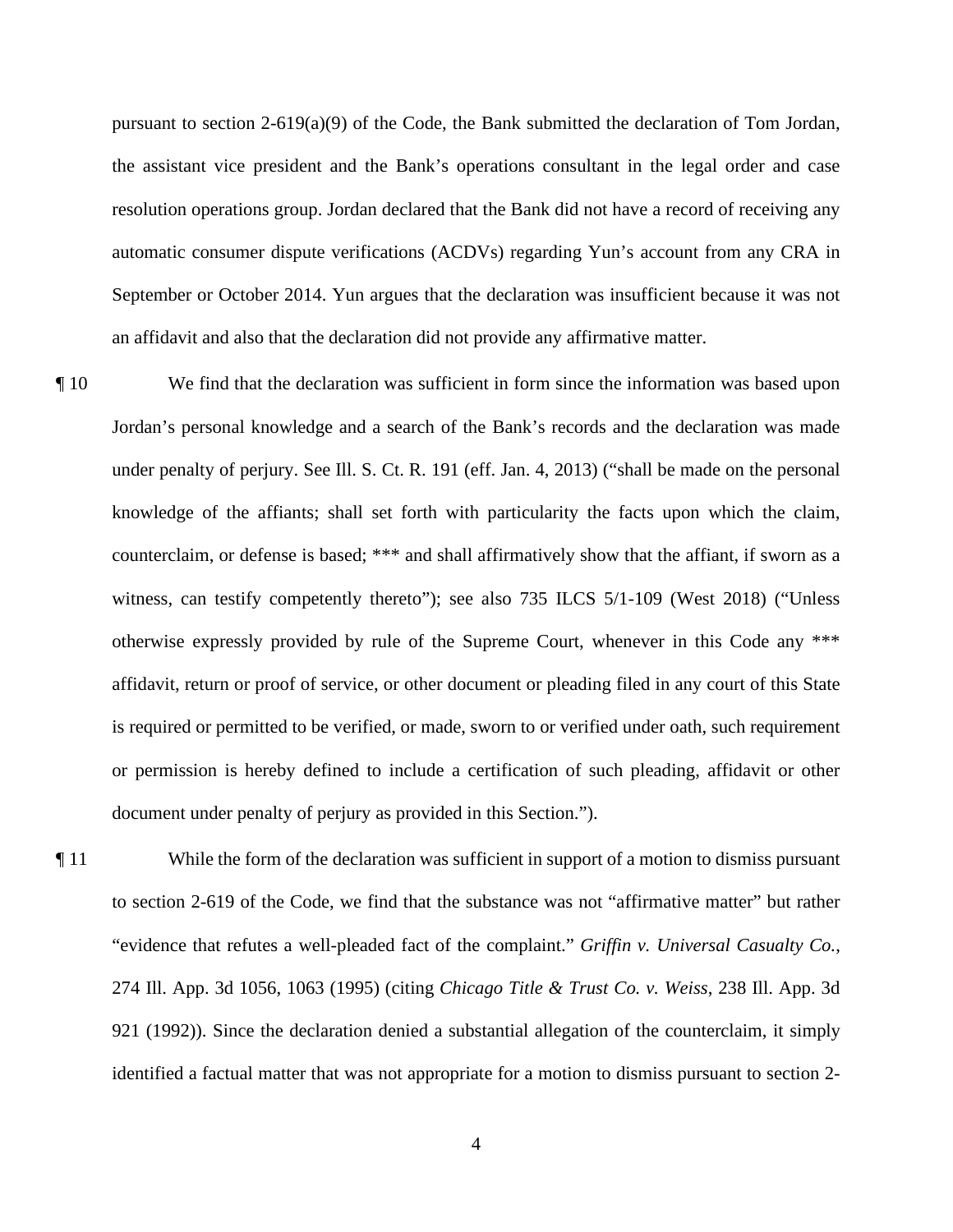619(a)(9) of the Code. Thus, we reverse the April 19, 2021, order granting the Bank's motion to dismiss Yun's FCRA counterclaim.

- counterclaim to include a prayer for punitive damages. Yun argues that the trial court erred in ¶ 12 We affirm the January 25, 2021, order denying Yun's motion to amend his FCRA denying his motion to amend to allege a willful violation of the FCRA by the Bank and include a prayer for punitive damages. The Bank argues that the trial court did not abuse its discretion in denying the motion to amend. Under the FCRA, punitive damages are only available if a defendant acted willfully. See 15 U.S.C. § 1681n (2018). Willfulness is conduct that creates " 'an unjustifiably high risk of harm that is either known or so obvious that it should be known.' " *Redman v. RadioShack Corp.*, 768 F.3d 622, 627 (7th Cir. 2014) (quoting *Farmer v. Brennan*, 511 U.S. 825, 836 (1994)). Yun alleged that the Bank willfully committed fraudulent billing errors in violation of the FCRA and reported that information to the CRAs. Yun alleges that TransUnion informed the Bank of the error and the Bank failed to take any action, in violation of the FCRA. As the trial court pointed out, the motion does not allege any facts to support an allegation of a willful violation of the FCRA, and it encouraged Yun to refile if discovery uncovered any facts to support the claim. That decision was not an abuse of discretion. See *Clemons v. Mechanical Devices Co.*, 202 Ill. 2d 344, 351 (2002) (we review a trial court's decision on a motion to amend for an abuse of discretion).
- ¶ 13 Lastly, Yun argues that the trial court erred by denying his motion for civil contempt, contending that the Bank manipulated court orders and submitted court orders without the consent of Yun and the trial court. This argument is belied by the record. With respect to the subpoena sought by Yun, the language sought by Yun was not the language approved by the trial court nor the order of the trial court. The trial court never agreed to Yun's request to subpoena the Bank's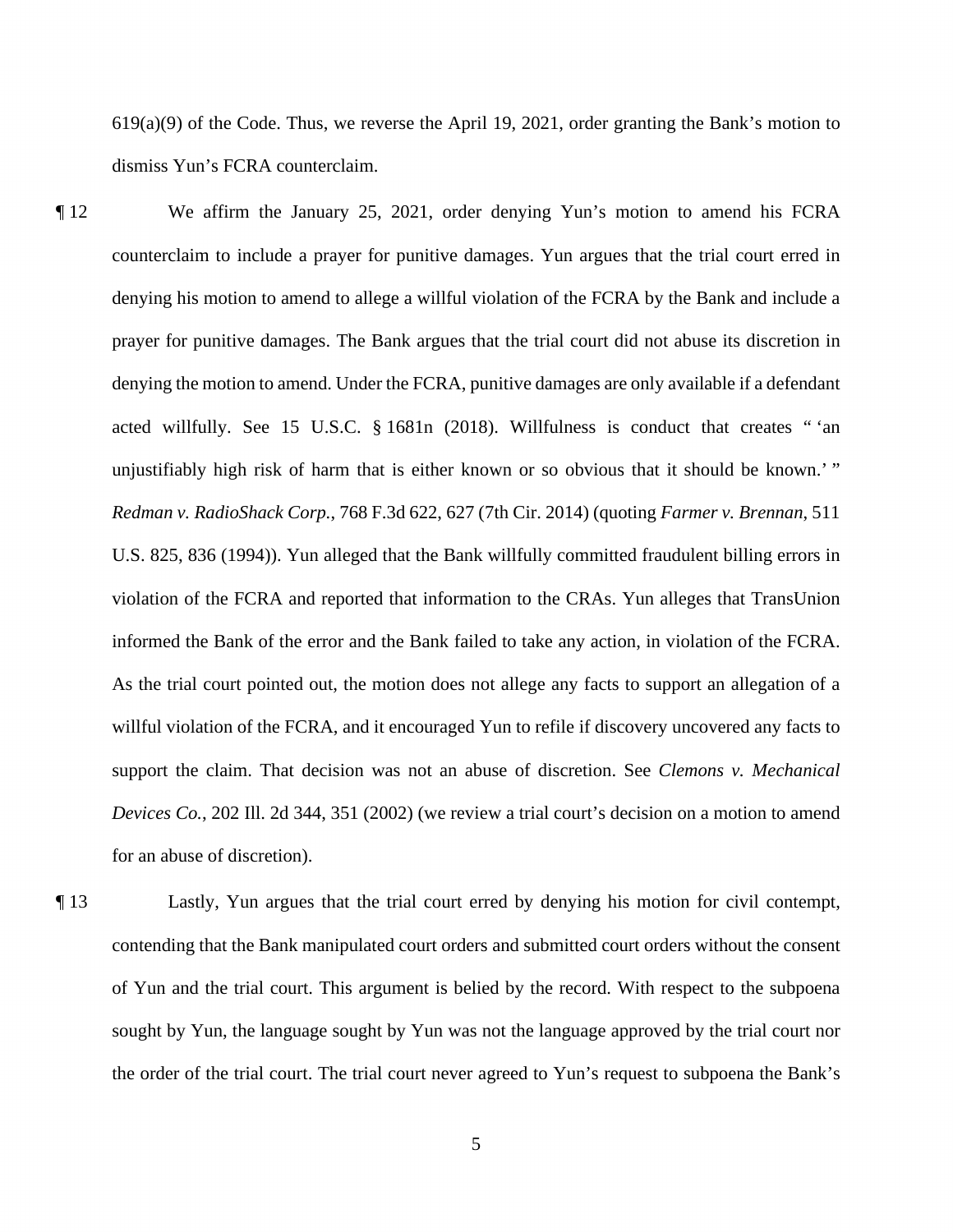entire digital record of ACDVs from TransUnion between September and December 2014. The trial court did order the Bank to make Tom Jordan available for a deposition within 30 days and informed Yun that he could request Jordan bring certain documents for the deposition. According to the record, Yun never took Jordan's deposition. Thus, we affirm the April 12, 2021, order denying Yun's motion for civil contempt.

- **T** 14 III. CONCLUSION
- 

¶ 15 The judgment of the circuit court of Will County is reversed as to the order granting the Bank's motion to dismiss. The remaining orders of the trial court are affirmed.

¶ 16 Affirmed in part and reversed in part.

¶ 17 Cause remanded.